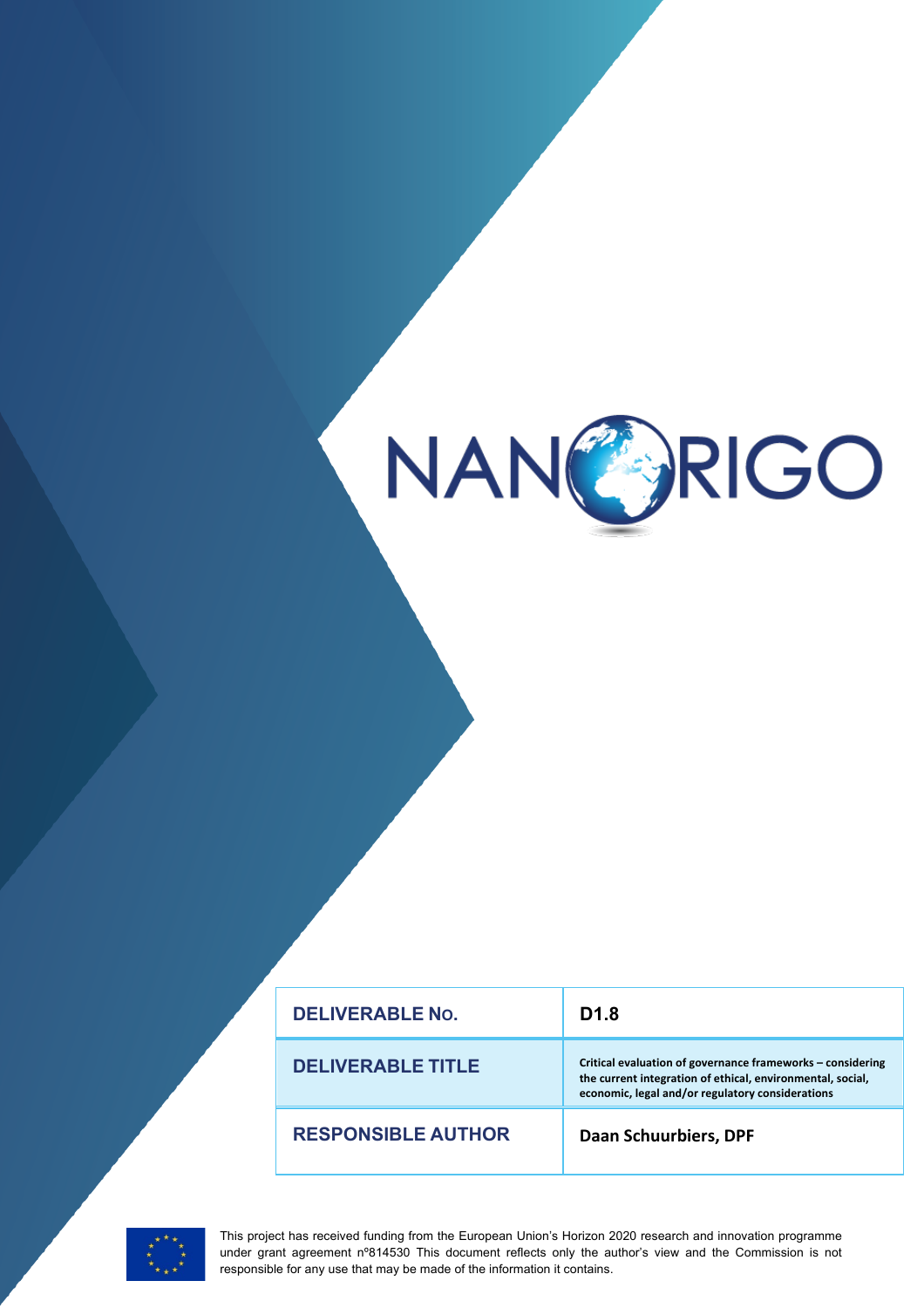## **Executive Summary**

This report provides a critical evaluation of governance frameworks. It explores the extent to which existing governance frameworks take ethical, social, environmental, economic, legal and regulatory considerations into account. The purpose of this review is to provide recommendations for the integration of such broader considerations in the NANORIGO Risk Governance Framework.

The following research questions guided the review:

- How are ethical, environmental, social, economic, legal and/or regulatory considerations integrated in existing governance frameworks?
- What effect, if any, have ethical, environmental, social, economic, legal and/or regulatory considerations had on risk governance outcomes?
- What do the answers to questions 1 and 2 imply for the future NANORIGO Risk Governance Framework and Council?

The report reviews previous European and national nanotechnology risk governance projects and initiatives (including those funded under the NM(B)P-programme), the biotechnology risk governance framework, and broader governance frameworks. The review findings suggest that despite a long-standing interest in integrating 'other concerns' in risk governance, agreement on how to implement such accommodating mechanisms proved elusive. This is in part due to the incommensurability of 'hard' scientific data with 'soft' qualitative data. Due to their complex, contested and inherently qualitative nature, broader ethical and societal considerations do not lend themselves to integration in decision support tools which require accessible, quantifiable, reproducible and more or less uncontested indicators as input. This incommensurability presents a challenge for risk governance: while the importance of broader ethical considerations is emphasized in theoretical expositions on nanotechnology risk governance, such issues seem to recede into the background when operational decision frameworks are being designed. A possible consequence may be that such considerations may reassert themselves by other means, resulting in the integration of social concerns by brute force (as in the case of biotechnology, where ethical concerns caused a public backlash against GMOs).

This report underlines the need to effectively integrate ethical, social, environmental, economic, legal and regulatory considerations in risk governance. The challenge is to create a more 'socially robust' governance framework that includes a capacity to anticipate and respond to broader ethical and societal concerns. The question remains how this need can be addressed in practice. Indeed, the successful integration of such broader considerations in risk governance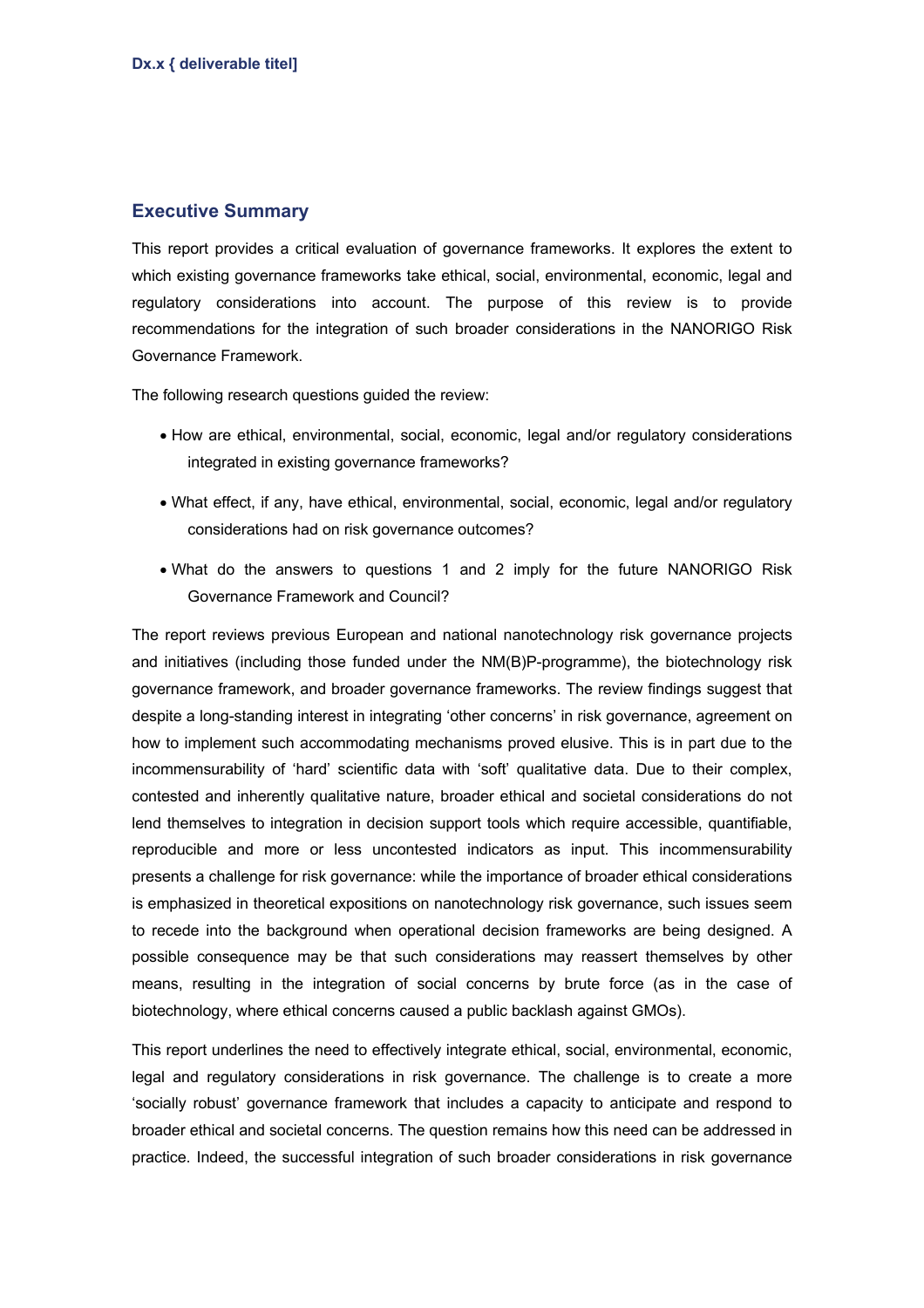## **Dx.x { deliverable titel]**

would constitute a highly innovative and much needed contribution from the NMBP-13 projects to the advancement of risk governance in general.